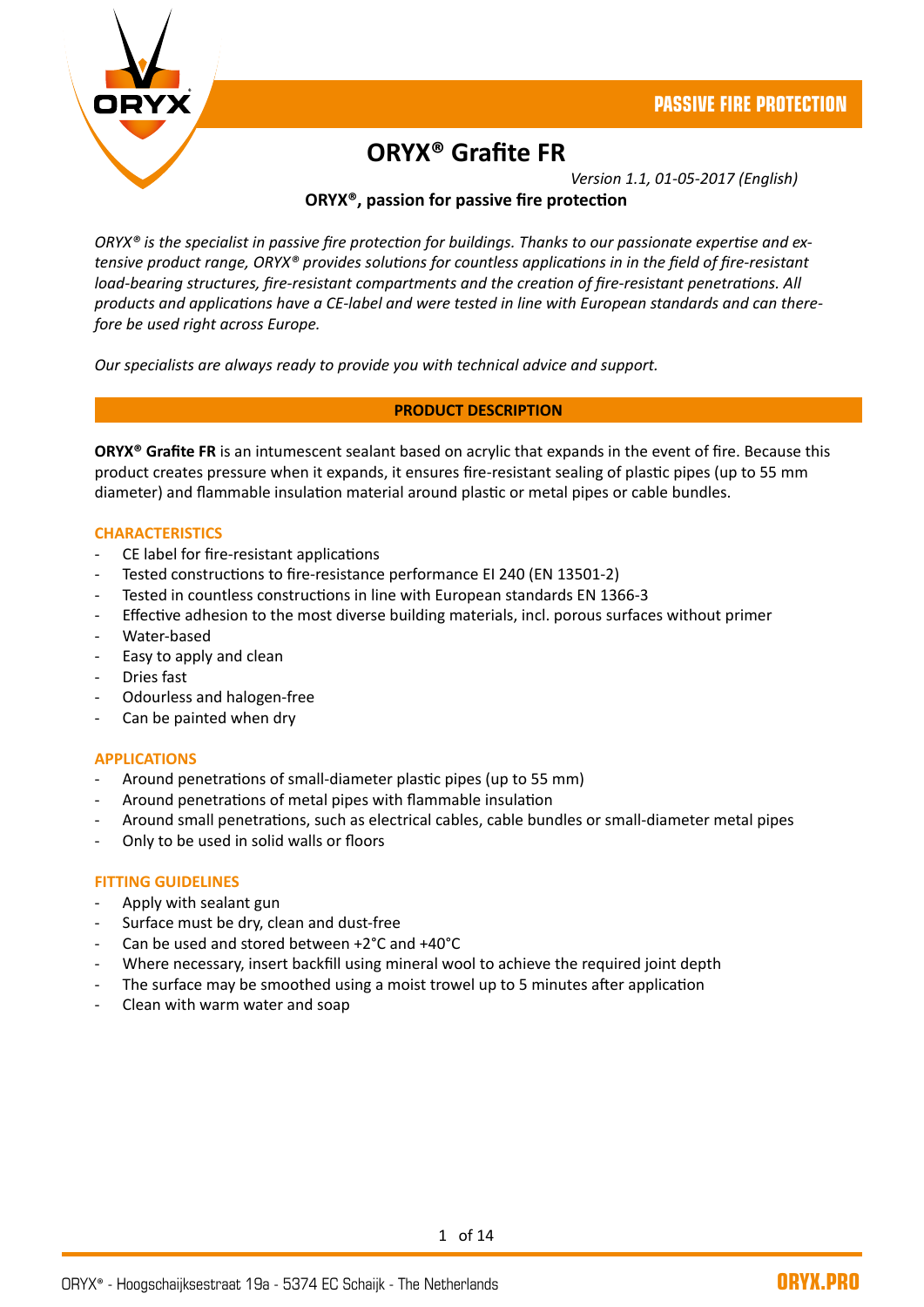

#### **PACKAGING AND STORAGE**

- In 310 ml tubes
- Keep dry at temperatures between +2°C and +30°C

#### **LIMITATIONS**

Do not use for aquariums, swimming pools, or in areas that are in permanent contact with food, constant friction areas, or for structural glazing. It is the user's responsibility to understand the usage guidelines. We recommend carrying out a test beforehand.

#### **SAFETY REQUIREMENTS**

Wear appropriate safety clothing, gloves and protect eyes and face. Avoid contact with skin and eyes. Causes eye irritation. In case of contact with eyes, rinse immediately with plenty of water and seek medical advice. Only use in well-ventilated area. Keep out of the reach of children. Do not swallow. Contains fungicidal agents. For further information, please refer to the Safety Data Sheet.

#### **DISCLAIMER**

The content of this brochure has been compiled with the greatest possible care and is only intended for information purposes. The information contained herein does not constitute a partial or full guarantee or proposal for which we are liable. We reserve the right to change or alter product specifications.

All information about our products and applications can be found at [www.oryx.pro](http://www.oryx.pro/)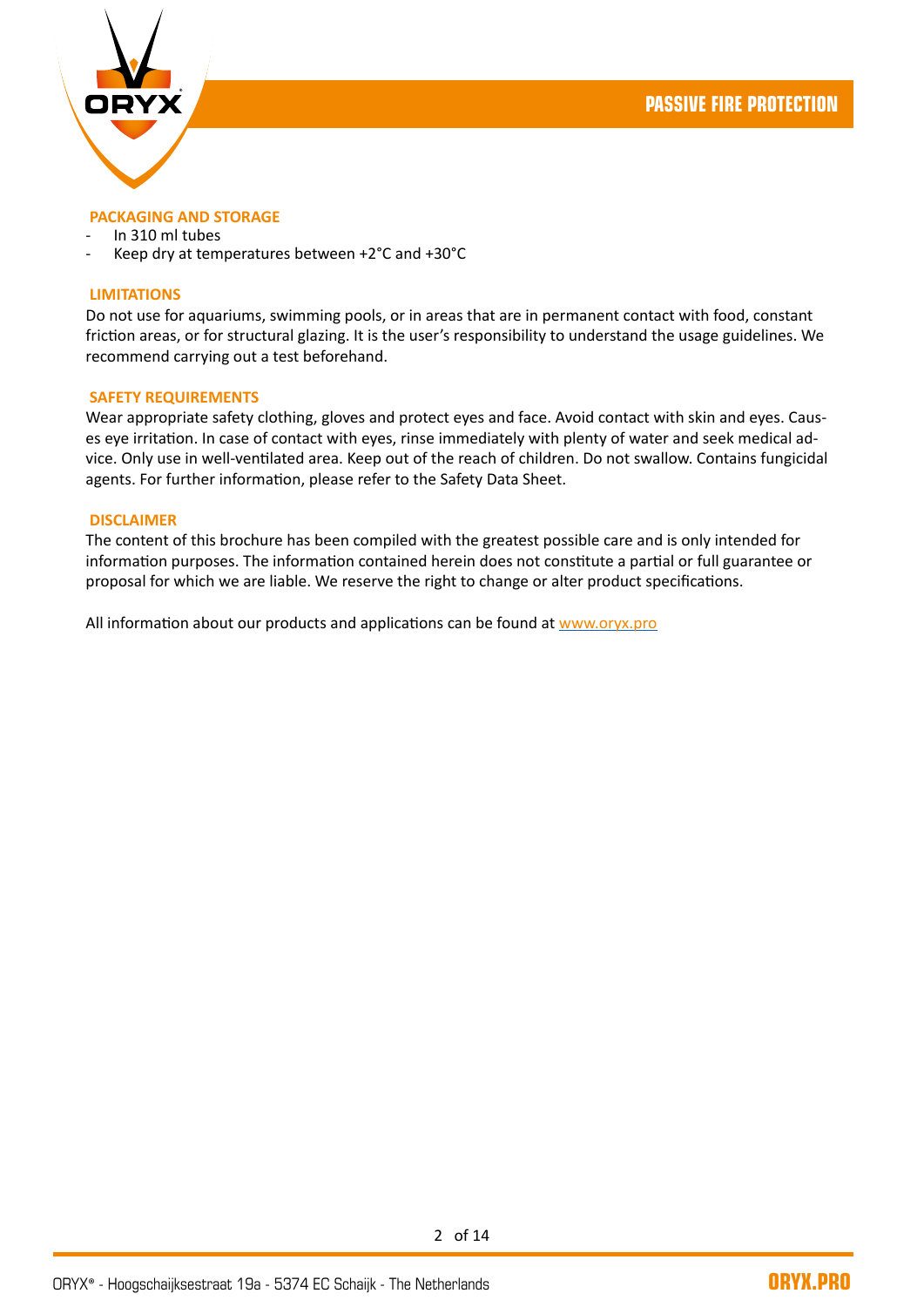



#### **FITTING INSTRUCTIONS**

# **ANNEX A, FIRE-RESISTANCE FOR PENETRATIONS**

# Characteristics of the product and references to the assessment methods

| <b>Product type: Sealant</b>                     |                                                       | <b>Intended use: Penetration seal</b>                     |  |
|--------------------------------------------------|-------------------------------------------------------|-----------------------------------------------------------|--|
| <b>Minimum construction requirements</b>         | <b>Basic requirements</b>                             | <b>Characteristics</b>                                    |  |
| <b>BWR 1 Mechanical resistance and stability</b> |                                                       |                                                           |  |
|                                                  | None                                                  | Not relevant                                              |  |
|                                                  | <b>BWR 2 Safety in case of fire</b>                   |                                                           |  |
| EN 13501-1                                       | Reaction to fire                                      | Reaction to fire class F                                  |  |
| EN 13501-2                                       | Fire-resistance                                       | Annex A                                                   |  |
|                                                  | <b>BWR 3 Hygiene, health and environment</b>          |                                                           |  |
| EN 1026:2000                                     | Air permeability (material charac-<br>teristic)       | No characteristic specified                               |  |
| ETAG 026-2, Annex C                              | Water permeability (material char-<br>acteristic)     | No characteristic specified                               |  |
| Manufacturer's declaration                       | Release of hazardous substances                       | Usage category: IA1, S/W3 Manufactur-<br>er's declaration |  |
|                                                  | <b>BWR 4 Safety use</b>                               |                                                           |  |
| EOTA TR 001:2003                                 | Mechanical resistance and stability                   | No characteristic specified                               |  |
| EOTA TR 001:2003                                 | Resistance against denting/move-<br>ment              | No characteristic specified                               |  |
| EOTA TR 001:2003                                 | Gluing                                                | No characteristic specified                               |  |
|                                                  | <b>BWR 5 Noise protection</b>                         |                                                           |  |
| EN 10140-2/ EN ISO 717-1                         | Airborne noise insulation                             | No characteristic specified                               |  |
|                                                  | <b>BWR 6 Energy efficiency and thermal insulation</b> |                                                           |  |
| EN 12664, EN 12667 or EN 12939                   | Thermal characteristics                               | No characteristic specified                               |  |
| EN ISO 12572<br>EN 12086                         | Water-vapour permeability                             | No characteristic specified                               |  |
| General aspects relating to use                  |                                                       |                                                           |  |
| EOTA TR 024:2009, clause<br>3.1.11 & 3.1.12      | Durability and maintenance                            | $Y_{2 ( -5^{\circ}/70^{\circ}C)}$                         |  |
|                                                  | <b>BWR 7 Sustainable use of natural resources</b>     |                                                           |  |
|                                                  |                                                       | No characteristic specified                               |  |

| <b>Product(s)</b>      | Intended use                              | Level(s) or class(es) | <b>System</b> |
|------------------------|-------------------------------------------|-----------------------|---------------|
| Fire-resistant sealing | For fire compartmentalisation and/or fire | All                   |               |
| material               | safety or fire protection                 |                       |               |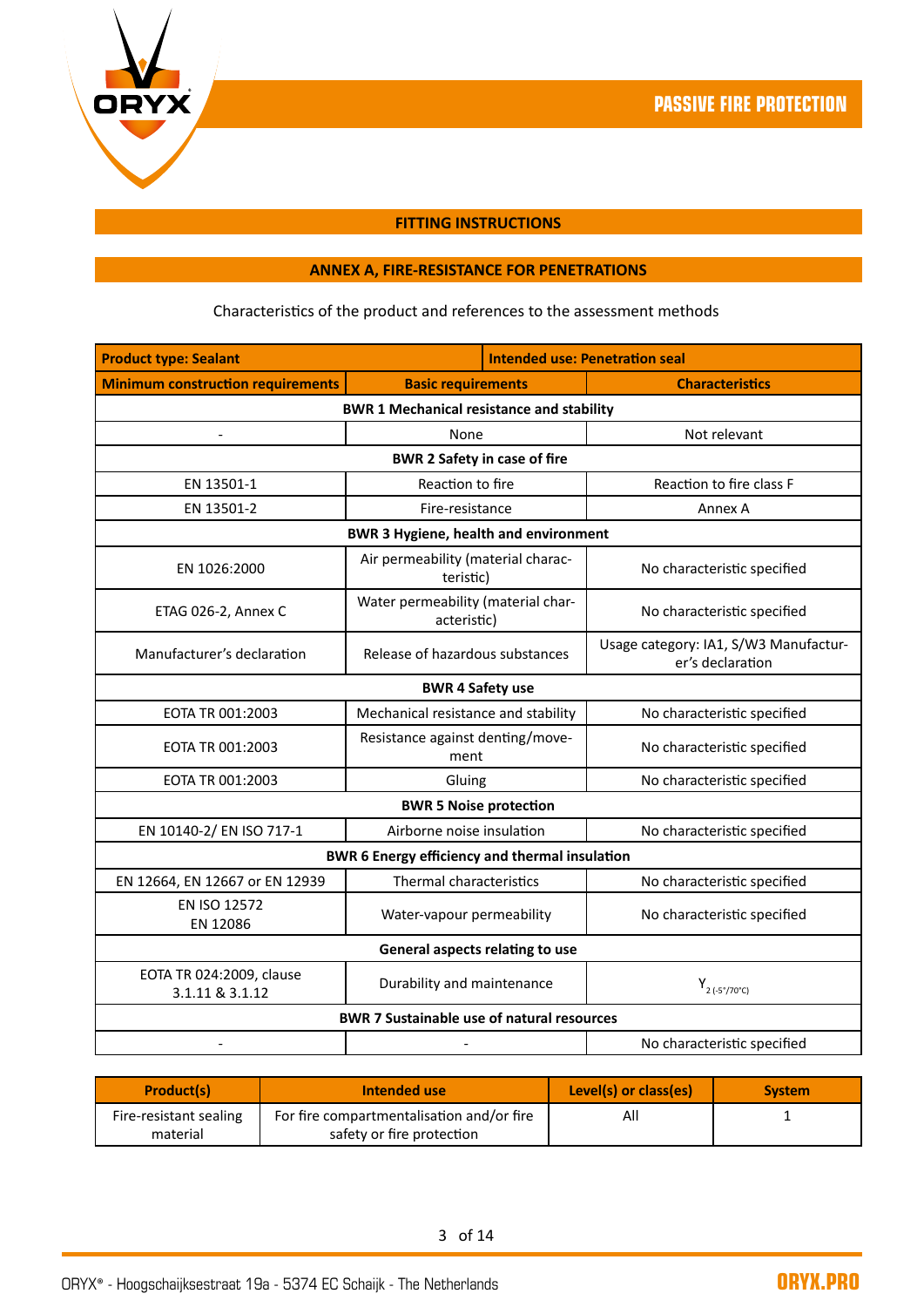

# **A.1 Solid floor constructions with a thickness of at least 150 mm**

#### **A.1.1 Penetration seal with plastic pipes**

Penetration seal: Plastic pipes placed centrally with 40 mm deep ORYX® Grafite FR on both sides of the floor with rockwool insulation 90 kg/m<sup>3</sup> backing (full depth)

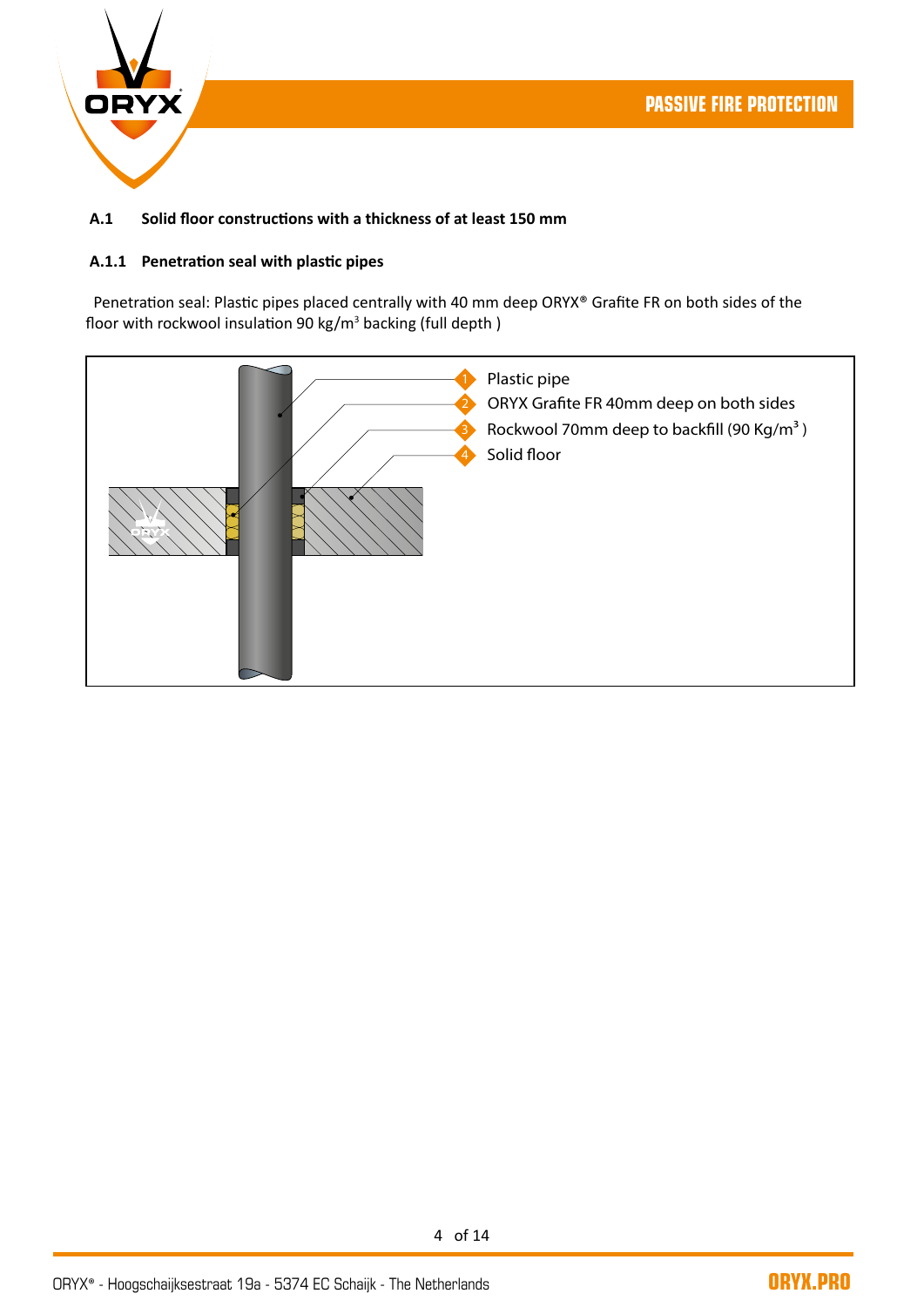

# **A.1.1.1**

| <b>Penetrations</b>                                                     | <b>Aperture diameter</b><br>(mm) | <b>Classification</b>                                                                                               |
|-------------------------------------------------------------------------|----------------------------------|---------------------------------------------------------------------------------------------------------------------|
| PVC-U pipe in line with EN 1329-1, EN 1452-2 and EN 1453-1 <sup>1</sup> |                                  |                                                                                                                     |
| Diameter 82 mm, wall thickness 2 mm                                     | 132                              | E 15-C/U, E 15-U/C, E 15-C/C                                                                                        |
| with EN 1565-1 <sup>2</sup>                                             |                                  | PE pipe in line with EN 1519-1, EN 12201-2 and EN 12666-1, ABS pipe in line with EN 1455-1 and SAN+PVC pipe in line |
| Diameter 75 mm, wall thickness 3 mm                                     | 125                              | E 60-C/U, E 60-U/C, E 60-C/C<br>EI 45-C/U, EI 45-U/C, EI 45-C/C                                                     |
| MLCP <sup>3</sup> pipe in line with EN 21003-1 and EN 21003-2           |                                  |                                                                                                                     |
| Diameter 16 mm, wall thickness 2.4 mm                                   | 36                               | E 240-C/U, E 240-U/C, E 240-C/C<br>EI 90-C/U, EI 90-U/C, EI 90-C/C                                                  |
| Diameter 20 mm, wall thickness 3 mm                                     | 50                               | EI 240-C/U, EI 240-U/C, EI 240-C/C                                                                                  |
| Diameter 25 mm, wall thickness 2.5 mm                                   | 55                               | E 240-C/U, E 240-U/C, E 240-C/C<br>EI 20-C/U, EI 20-U/C, EI 20-C/C                                                  |
| Diameter 40 mm, wall thickness 4 mm                                     | 80                               | EI 90-C/U, EI 90-U/C, EI 90-C/C                                                                                     |
| Diameter 50 mm, wall thickness 4.5 mm                                   | 90                               | EI 20-C/U, EI 20-U/C, EI 20-C/C                                                                                     |
| Diameter 63 mm, wall thickness 6 mm                                     | 113                              | E 30-C/U, E 30-U/C, E 30-C/C<br>EI 20-C/U, EI 20-U/C, EI 20-C/C                                                     |
| Diameter 90 mm, wall thickness 9 mm                                     | 150                              | EI 20-C/U, EI 20-U/C, EI 20-C/C                                                                                     |

<sup>1</sup> In Germany, the pipes also comply with DIN 19531-10<br><sup>2</sup> In Germany, the pipes also comply with DIN 19535-10<br><sup>3</sup> Multilayer composite pipe – PE-RT/AI/PE-RT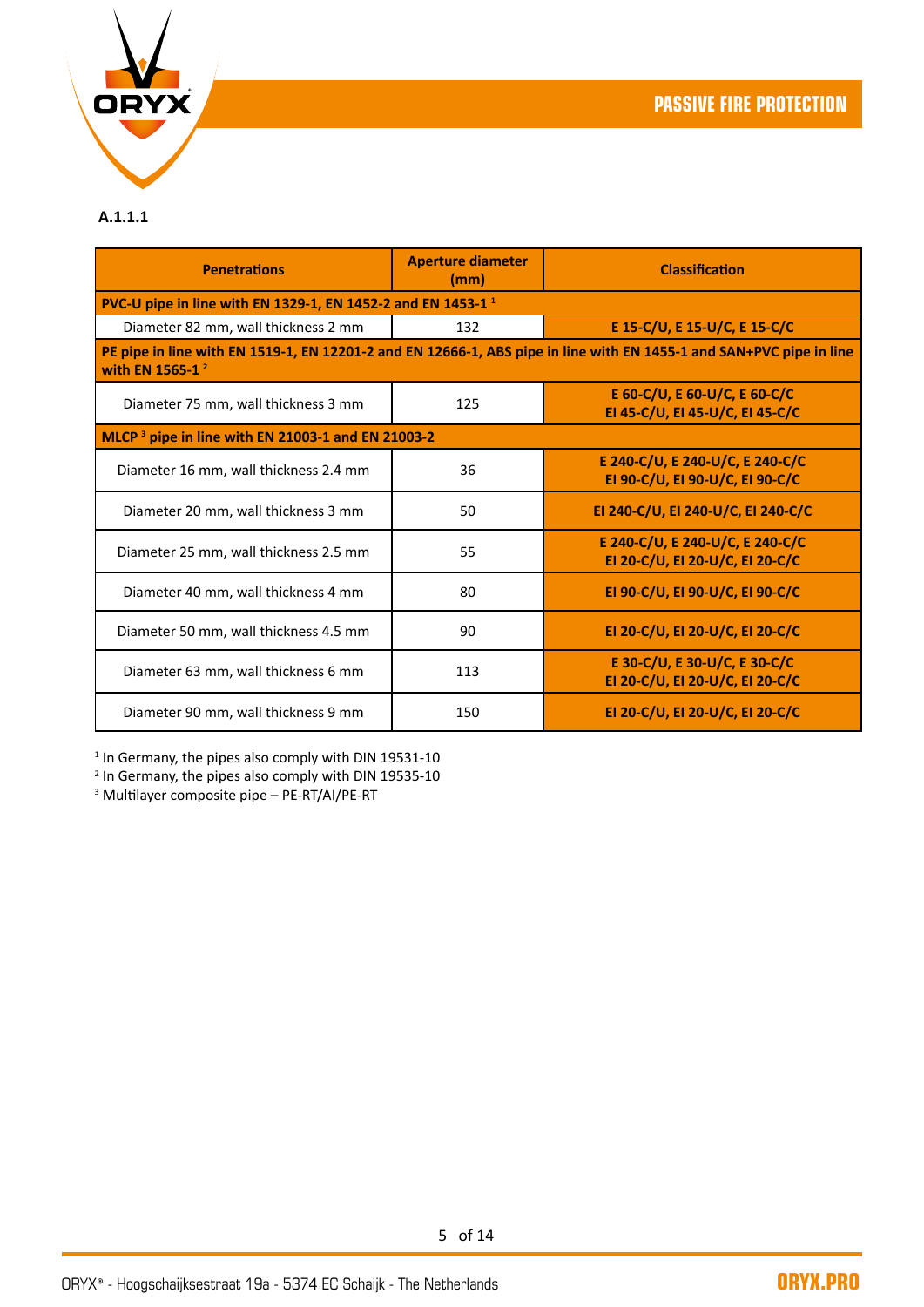

# **A.1.2 Penetration seal with steel pipe fitted with 'continuous interrupted' (CI) or at least 500 mm 'local interrupted' (LI) flammable insulation**

 Penetration seal: Metal pipes with 30 mm Armaflex Class O full, partial or min. 500 mm insulated, or only on the upper side of the floor, interrupted insulation (CI or LI), applied in the middle of the aperture with 10 mm deep ORYX® Grafite FR sealant on both sides of the floor with rockwool insulation 90 kg/m<sup>3</sup> backing to the entire depth.



# **A.1.2.1**

| <b>Penetrations</b>                          | <b>Aperture diameter</b><br>(mm) | <b>Classification</b> |
|----------------------------------------------|----------------------------------|-----------------------|
| Steel pipe                                   |                                  |                       |
| Diameter 40 mm, wall thickness $2 - 14.2$ mm | 112                              | EI 240-C/U            |

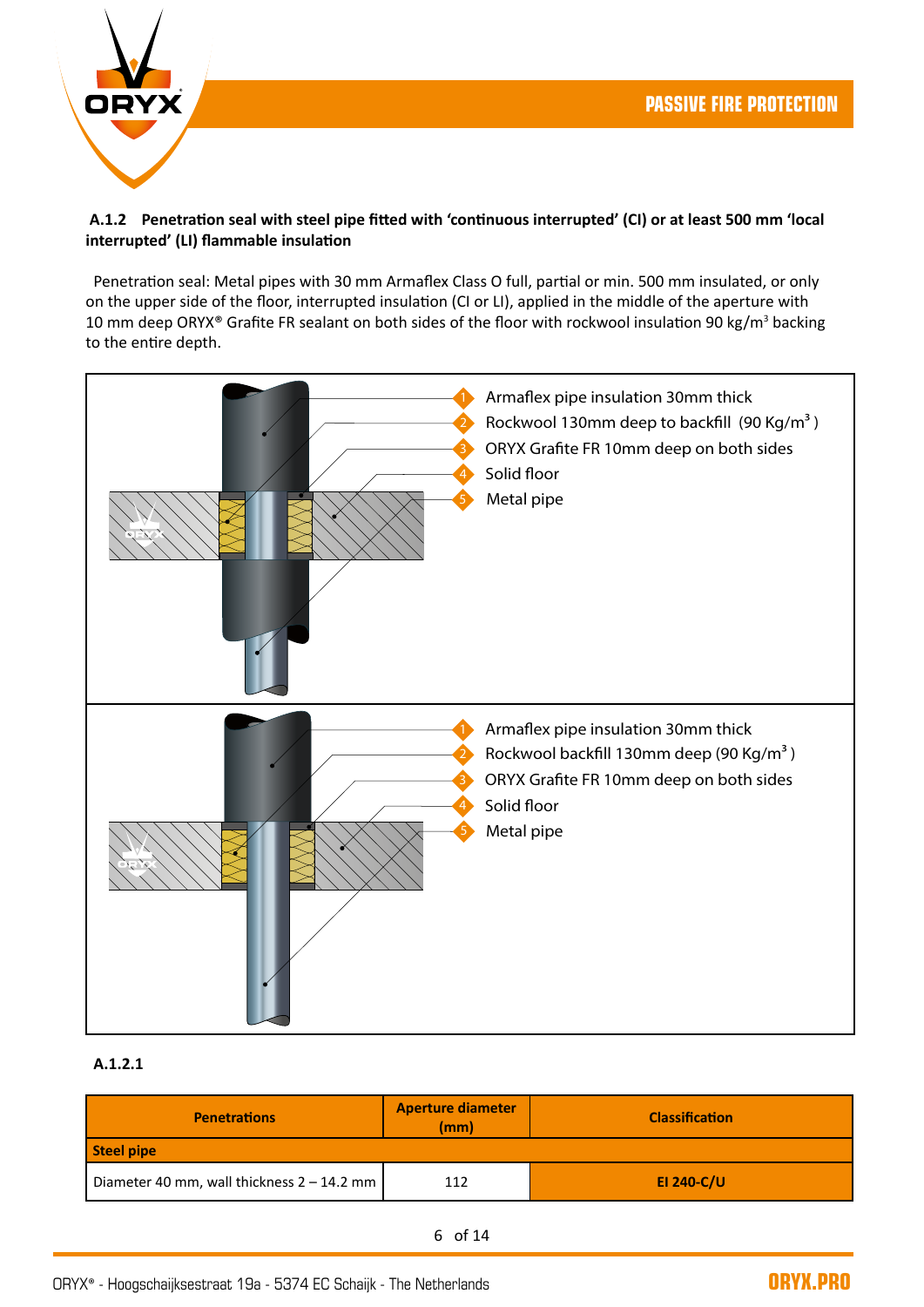

### **A.1.3 Penetration seal with steel pipe including 'continuous interrupted' (CI) flammable insulation**

 Penetration seal: Metal pipes with 30 mm Armaflex Class O fully insulated, applied in the middle of the aperture with 40 mm deep ORYX® Grafite FR sealant on both sides of the floor with rockwool insulation 90 kg/m<sup>3</sup> backing to the entire depth.



#### **A.1.3.1**

| <b>Penetrations</b>                        | <b>Aperture diameter</b><br>(mm) | <b>Classification</b> |
|--------------------------------------------|----------------------------------|-----------------------|
| Steel pipe                                 |                                  |                       |
| Diameter 89 mm, wall thickness 4 – 14.2 mm | 190                              | EI 60-C/U             |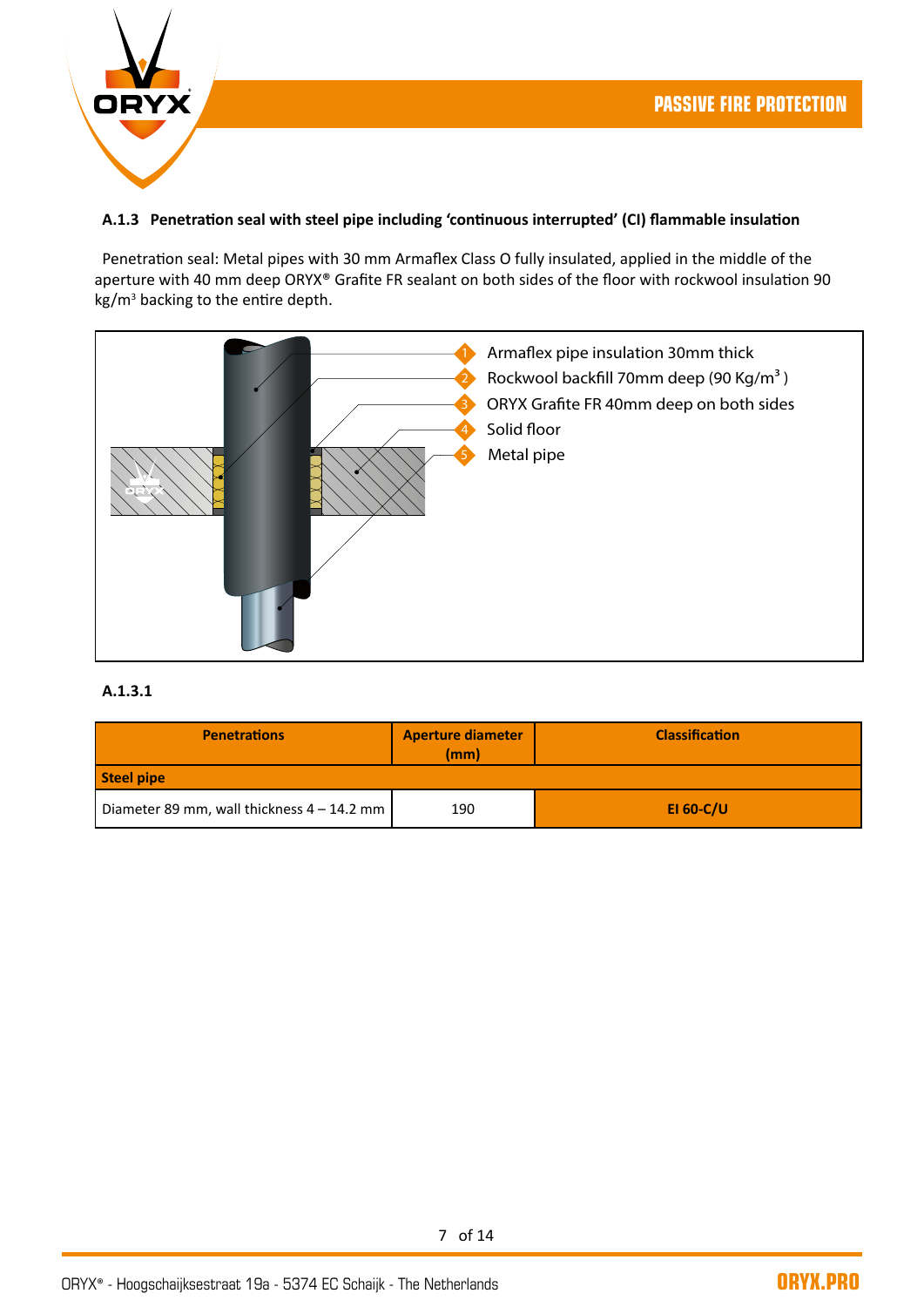

#### **A.1.4 Penetration seal with non-insulated metal pipes in solid floors min. 150 mm thick**

 Penetration seal: Metal pipes without insulation, applied in the middle of the aperture with 10 mm deep ORYX® Grafite FR sealant on both sides of the floor with rockwool insulation 90 kg/m<sup>3</sup> backing to the entire depth.



## **A.1.4.1**

| <b>Penetrations</b>                          | <b>Aperture diameter</b><br>(mm) | <b>Classification</b>         |
|----------------------------------------------|----------------------------------|-------------------------------|
| Steel pipe                                   |                                  |                               |
| Diameter 40 mm, wall thickness $2 - 14.2$ mm | 112                              | E 240-C/U<br><b>EI 60-C/U</b> |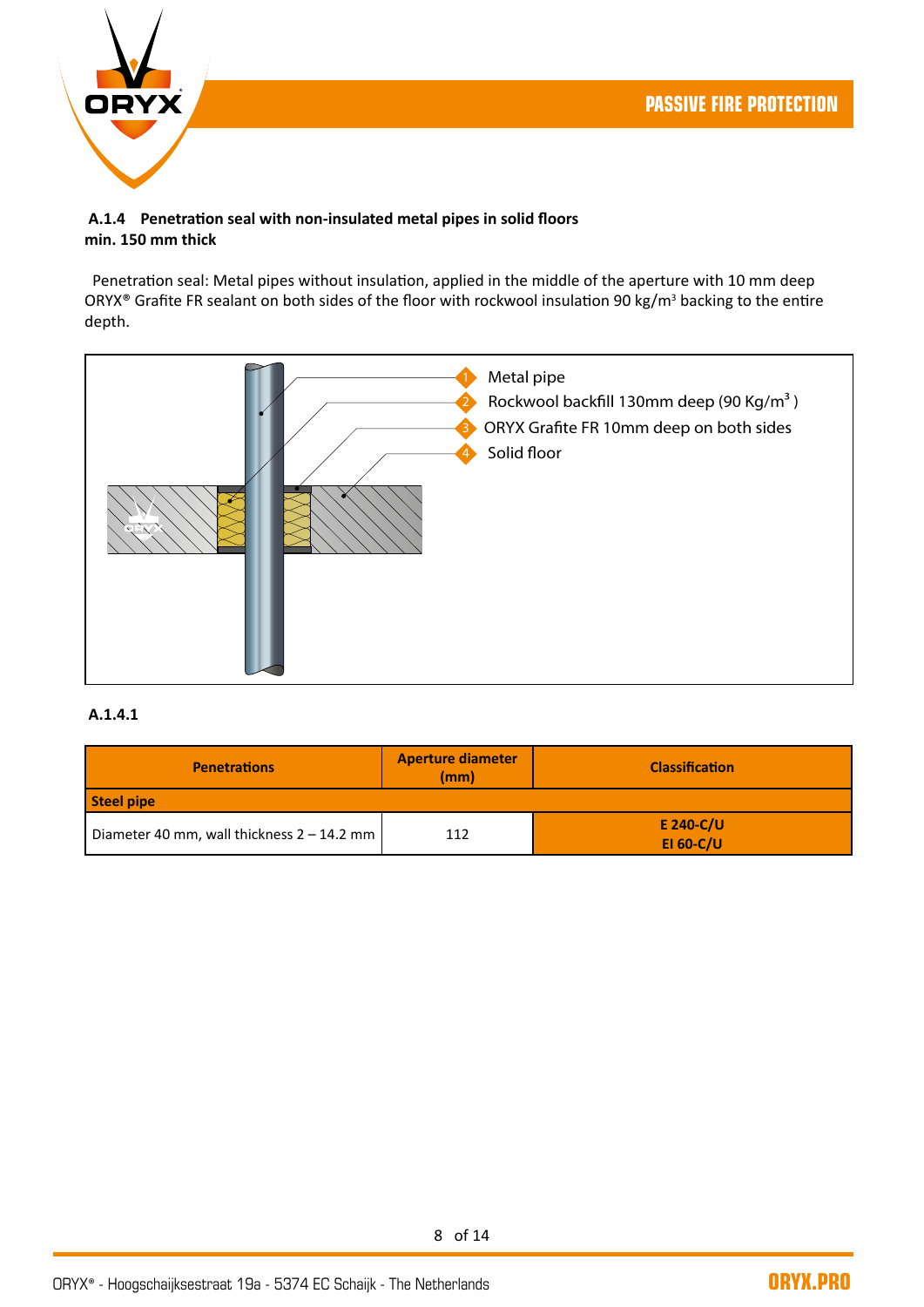

#### **A.1.5 Penetration seal with cables**

Penetration seal: Electrical cables, applied in the middle of the aperture with 10 mm deep ORYX® Grafite FR sealant on both sides of the floor with rockwool insulation 90 kg/m<sup>3</sup> backing to the entire depth.



#### **A.1.5.1**

| <b>Penetrations</b>                                  | <b>Aperture diameter</b><br>(mm) | <b>Classification</b> |
|------------------------------------------------------|----------------------------------|-----------------------|
| Bundle of four Type A3 cables<br>+ one Type C3 cable | 102                              | E 240, EI 90          |
| one Type E cable                                     | 102                              | EI 240                |

Type A3 cable = 5 x 1.5 mm<sup>2</sup> core HD604.5 electrical cable with XLPE insulation, EVA sleeve and 13 mm diameter Type C3 cable = 4 x 95 mm<sup>2</sup> core HD603.3 electrical cable with PVC insulation, PVC sleeve and 42 mm diameter Type E cable = 1 x 185 mm<sup>2</sup> core HD603.3 electrical cable with PVC insulation, PVC sleeve and 23-27 diameter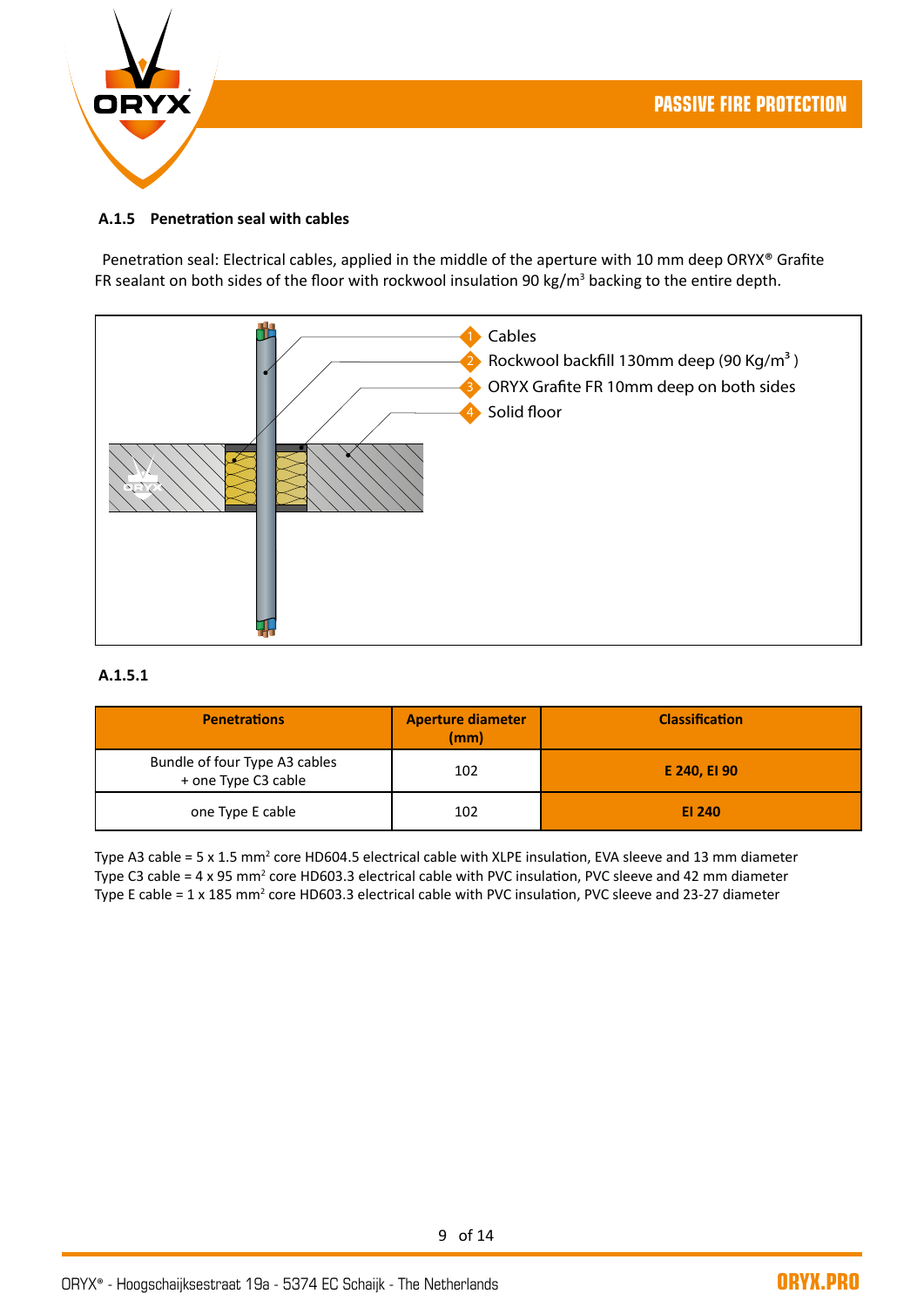

# **A.2 Solid wall constructions with a wall thickness of at least 150 mm**

## **A.2.1 Penetration seal with plastic pipe**

 Penetration seal: Plastic pipes applied in the middle of the aperture with 40 mm deep ORYX® Grafite FR sealant on both sides of the floor with rockwool insulation 90 kg/m<sup>3</sup> backing to the entire depth.

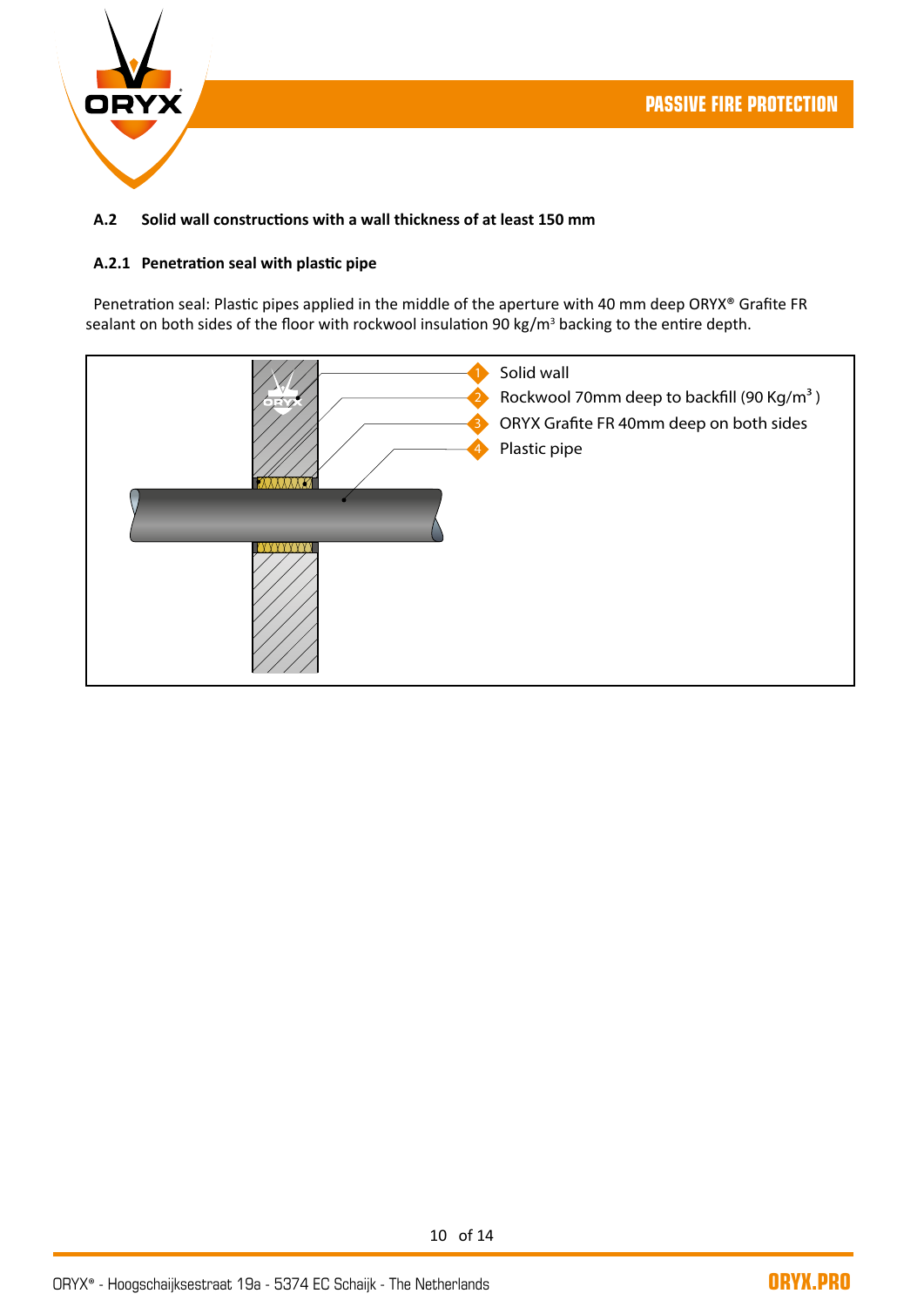

## **A.2.1.1**

| <b>Penetrations</b>                                                     | <b>Aperture diameter</b><br>(mm) | <b>Classification</b>                                                                                               |  |  |  |
|-------------------------------------------------------------------------|----------------------------------|---------------------------------------------------------------------------------------------------------------------|--|--|--|
| PVC-U pipe in line with EN 1329-1, EN 1452-2 and EN 1453-1 <sup>1</sup> |                                  |                                                                                                                     |  |  |  |
| Diameter 40 mm, wall thickness 3 mm                                     | 80                               | EI 240-C/U, EI 240-U/C, EI 240-C/C                                                                                  |  |  |  |
| Diameter 55 mm, wall thickness 2.2 mm                                   | 105                              | EI 180-C/U, EI 180-U/C, EI 180-C/C                                                                                  |  |  |  |
| Diameter 82 mm, wall thickness 2.5 mm                                   | 132                              | E 30-C/U, E 30-U/C, E 30-C/C<br>EI 15-C/U, EI 15-U/C, EI 15-C/C                                                     |  |  |  |
| with EN 1565-1 <sup>2</sup>                                             |                                  | PE pipe in line with EN 1519-1, EN 12201-2 and EN 12666-1, ABS pipe in line with EN 1455-1 and SAN+PVC pipe in line |  |  |  |
| Diameter 40 mm, wall thickness 3 mm                                     | 80                               | EI 240-C/U, EI 240-U/C, EI 240-C/C                                                                                  |  |  |  |
| Diameter 55 mm, wall thickness 3.2 mm                                   | 105                              | EI 120-C/U, EI 120-U/C, EI 120-C/C                                                                                  |  |  |  |
| MLCP <sup>3</sup> pipe in line with EN 21003-1 and EN 21003-2           |                                  |                                                                                                                     |  |  |  |
| Diameter 16 mm, wall thickness 2.4 mm                                   | 36                               | EI 180-C/U, EI 180-U/C, EI 180-C/C                                                                                  |  |  |  |
| Diameter 20 mm, wall thickness 3 mm                                     | 50                               | EI 180-C/U, EI 180-U/C, EI 180-C/C                                                                                  |  |  |  |
| Diameter 25 mm, wall thickness 3 mm                                     | 55                               | E 180-C/U, E 180-U/C, E 180-C/C<br>EI 90-C/U, EI 90-U/C, EI 90-C/C                                                  |  |  |  |
| Diameter 40 mm, wall thickness 4 mm                                     | 80                               | E 180-C/U, E 180-U/C, E 180-C/C<br>EI 15-C/U, EI 15-U/C, EI 15-C/C                                                  |  |  |  |
| Diameter 50 mm, wall thickness 4.5 mm                                   | 90                               | E 60-C/U, E 60-U/C, E 60-C/C<br>EI 15-C/U, EI 15-U/C, EI 15-C/C                                                     |  |  |  |
| Diameter 63 mm, wall thickness 6 mm                                     | 113                              | EI 60-C/U, EI 60-U/C, EI 60-C/C                                                                                     |  |  |  |
| Diameter 90 mm, wall thickness 9 mm                                     | 150                              | E 45-C/U, E 45-U/C, E 45-C/C<br>EI 30-C/U, EI 30-U/C, EI 30-C/C                                                     |  |  |  |

<sup>1</sup> In Germany, the pipes also comply with DIN 19531-10<br><sup>2</sup> In Germany, the pipes also comply with DIN 19535-10

3 Multilayer composite pipe – PE-RT/AI/PE-RT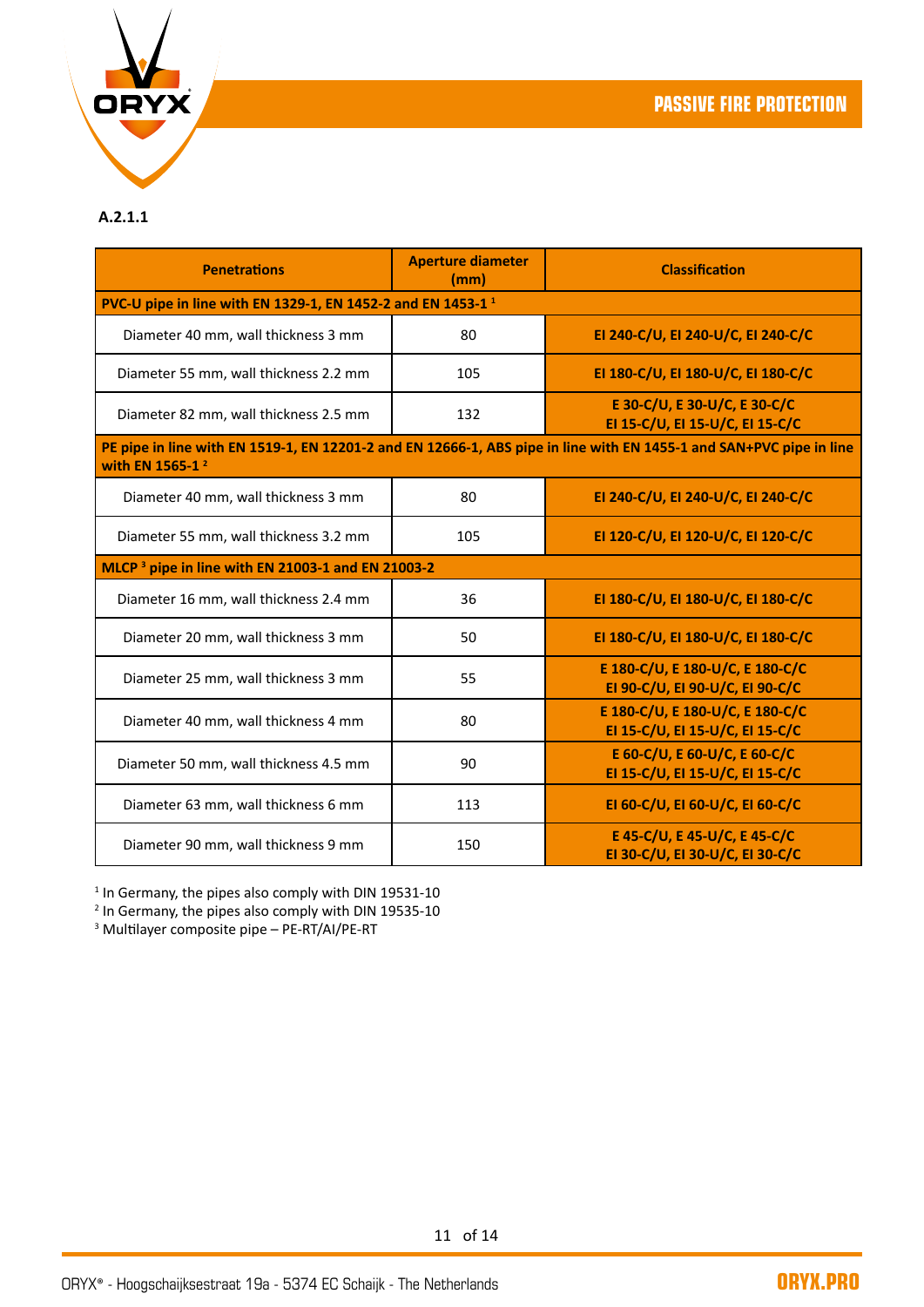

# **A.2.2 Penetration seal with steel pipe fitted with 'continuous interrupted' (CI) or at least 500 mm 'local interrupted' (LI) flammable insulation**

 Penetration seal: Metal pipes with 30 mm Armaflex Class O fully insulated, applied in the middle of the aperture with 10 mm deep ORYX® Grafite FR sealant on both sides of the floor with rockwool insulation 90 kg/m<sup>3</sup> backing to the entire depth.

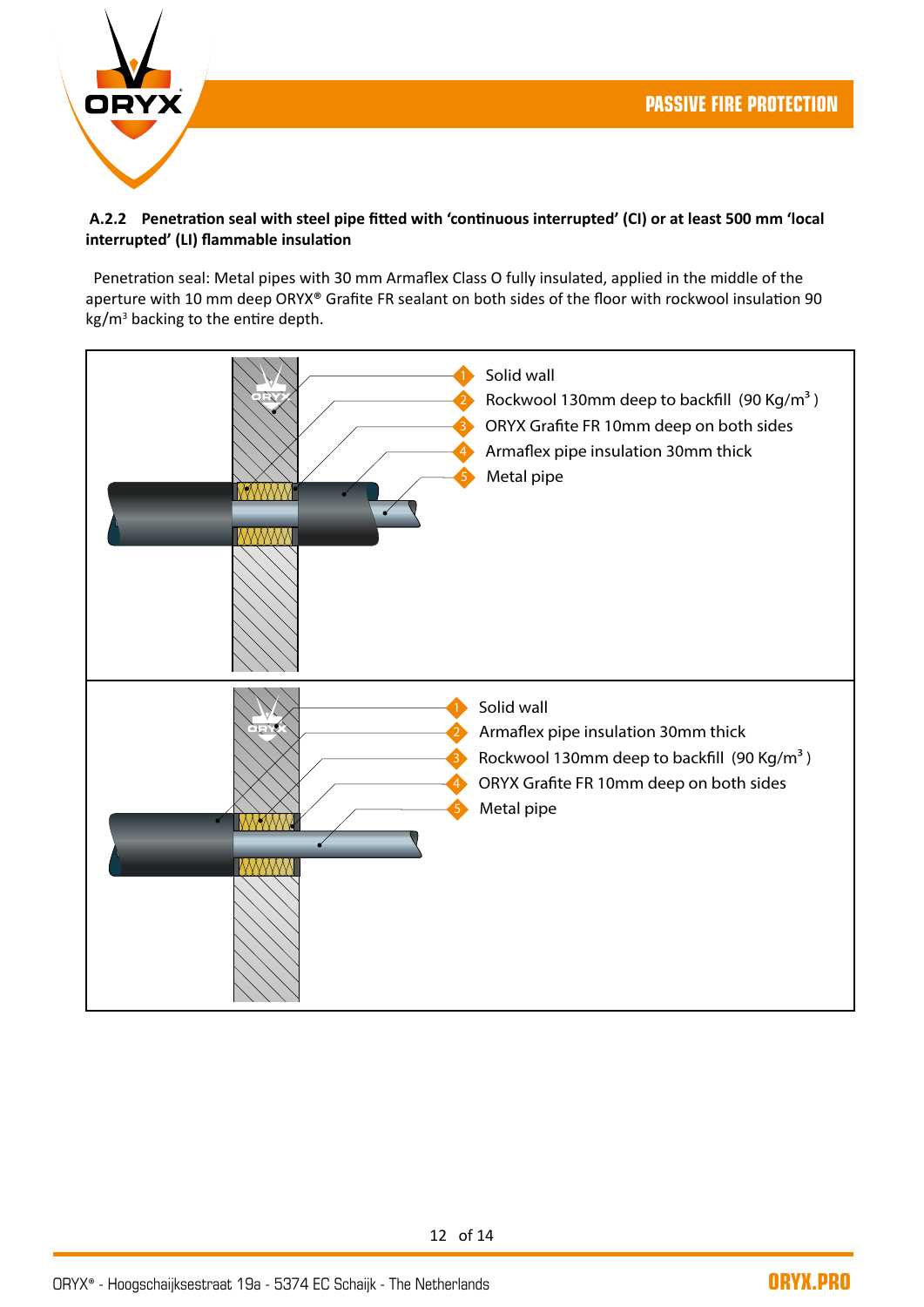

# **A.2.2.1**

| <b>Penetrations</b>            | <b>Aperture diameter</b><br>(mm) | <b>Insulation length</b><br>(mm) | <b>Classification</b> |
|--------------------------------|----------------------------------|----------------------------------|-----------------------|
| Steel pipe                     |                                  |                                  |                       |
| Diameter 40 mm, wall thickness | 80                               | <b>Entire</b>                    | E 240-C/U, EI 180-C/U |
| $3.2 - 14.2$ mm                |                                  | <b>Min. 500</b>                  |                       |
| <b>Copper pipe</b>             |                                  |                                  |                       |
| Diameter 35 mm, wall thickness |                                  | <b>Entire</b>                    | E 240-C/U, EI 180-C/U |
| $1.5 - 14.2$ mm                | 80                               | <b>Min. 500</b>                  | E 240-C/U, EI 120-C/U |

## **A.2.3 Penetration seal with steel pipe including 'continuous' (CS) flammable insulation**

Penetration seal: Metal pipes with 25 mm Armaflex Class O fully insulated, applied in the middle of the aperture with 40 mm deep ORYX® Grafite FR sealant on both sides of the floor with rockwool insulation 90 kg/m<sup>3</sup> backing to the entire depth.



#### **A.2.3.1**

| <b>Penetrations</b>                           | Aperture diameter (mm) | <b>Classification</b> |
|-----------------------------------------------|------------------------|-----------------------|
| Steel pipe                                    |                        |                       |
| Diameter 89 mm, wall thickness<br>4 - 14.2 mm | 190                    | E 120-C/U, EI 60-C/U  |